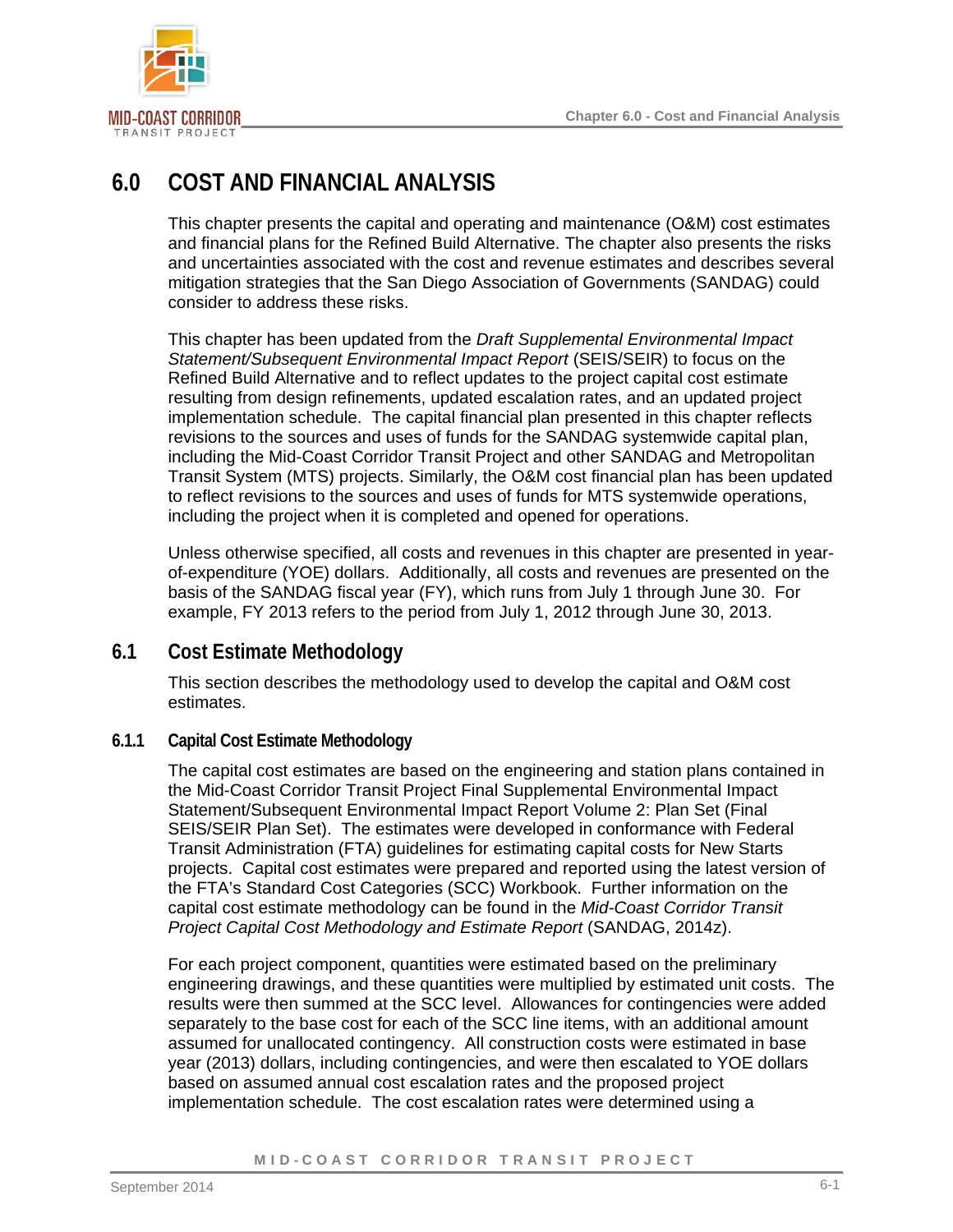

comprehensive analysis of inflation forecasts, supplemented by interviews with industry suppliers and manufacturers. Further information on the cost escalation rates can be found in the *Mid-Coast Corridor Transit Project Cost Escalation Forecast (2014 to 2023)* (SANDAG, 2014x). As the project advances through the New Starts project development stage into Engineering, SANDAG will continue to review and refine the capital cost estimates.

## **6.1.2 Operating and Maintenance Cost Estimate Methodology**

An O&M cost model was developed for the project based on a resource build-up approach that fully allocates O&M costs based on transit level-of-service variables. Unit costs were developed and calculated in 2012 dollars because 2012 was the most recently completed reporting period for the National Transit Database at the time of development of the estimates. These costs were then escalated to 2013 dollars and inflated to YOE dollars by applying different inflation rates. Inflated unit costs were then multiplied by the level-of-service variables taken from the transit operating plan to calculate total O&M costs. Additional information on the project's O&M cost model and estimates can be found in the *Mid-Coast Corridor Transit Project Operating and Maintenance Cost Methodology and Estimate Report* (SANDAG, 2014aa).

The O&M cost estimates for the project represent only MTS operations since MTS would be responsible for operating and maintaining the project. The analysis does not include the costs and revenues for the North County Transit District (NCTD) operations because NCTD would not operate or maintain the project and because MTS and NCTD have separate operating budgets.

## **6.2 Capital Plan**

This section presents the capital cost estimates developed for the Refined Build Alternative in base year (2013) and YOE dollars, and identifies the proposed capital funding sources. This section also discusses SANDAG's ability to implement the project while maintaining the existing and planned transit system in a state of good repair. Additional information on the capital plan can be found in the *Mid-Coast Corridor Transit Project Financial Plan* (SANDAG, 2014y).

## **6.2.1 Capital Cost Estimate for Refined Build Alternative**

[Table 6-1](#page-2-0) summarizes the total capital cost estimate for the Refined Build Alternative in base year (2013) dollars. As shown in the table, the capital cost estimate without finance charges or capital cost escalation is \$1,489 million. [Table 6-1](#page-2-0) also presents the total capital cost estimate for the Refined Build Alternative in YOE dollars. The proposed project implementation schedule assumes that the project would open for revenue operations in May 2019, which is near the end of SANDAG's FY 2019. As shown in the table, the capital cost estimate, including finance charges and capital cost escalation, is \$2,112 million.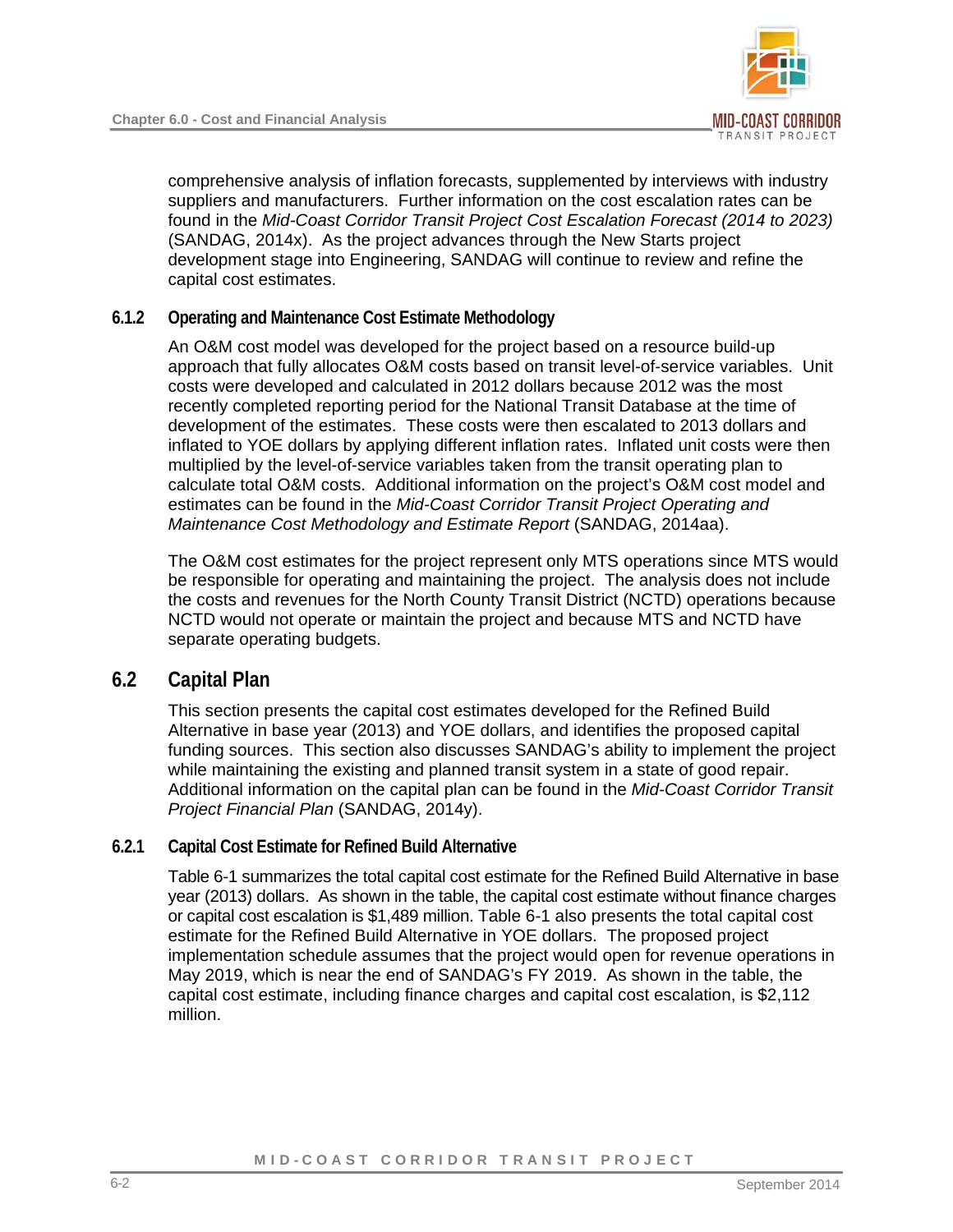

| <b>Standard Cost Categories</b>                                    | <b>Base Year (2013)</b><br><b>Dollars, Millions</b> | <b>YOE Dollars,</b><br><b>Millions</b> |
|--------------------------------------------------------------------|-----------------------------------------------------|----------------------------------------|
| 10 - Guideway and track elements                                   | 332                                                 | 381                                    |
| 20 - Stations, stops, terminals, intermodal                        | 104                                                 | 122                                    |
| 30 - Support facilities: yards, shops, administration<br>buildings |                                                     |                                        |
| 40 - Sitework and special conditions                               | 188                                                 | 214                                    |
| 50 - Systems                                                       | 130                                                 | 152                                    |
| 60 - Right-of-way, land, existing improvements                     | 146                                                 | 155                                    |
| 70 - Vehicles                                                      | 170                                                 | 196                                    |
| 80 - Professional services                                         | 290                                                 | 319                                    |
| 90 - Unallocated contingency                                       | 129                                                 | 148                                    |
| Capital cost                                                       | 1.489                                               | 1,688                                  |
| Finance charges                                                    |                                                     | 424                                    |
| Total cost                                                         | 1.489                                               | 2,112                                  |

## <span id="page-2-0"></span>**Table 6-1. Capital Cost Estimates by Standard Cost Category**

Source: SANDAG, 2014

Note: Totals may not add due to rounding; base year (2013) cost estimates do not include finance charges or capital cost escalation.

YOE = year-of-expenditure

The capital cost estimate in [Table 6-1](#page-2-0) includes cost contingencies to cover unknown conditions that could lead to cost increases, consistent with FTA's recommendations for transit projects in this stage of project development. Contingency amounts were allocated to each SCC based on currently available information about project risks. In addition, a prudent amount of unallocated contingency (9.5 percent) was also added to cover unanticipated events. Together, allocated and unallocated amounts make up the total contingency estimate. [Table 6-2](#page-2-1) shows the total amount of contingency that is included in the cost estimates. The project's 33 percent level of contingency is conservative at this stage of its development.

<span id="page-2-1"></span>

|  |  | Table 6-2. Total Allocated and Unallocated Contingencies (2013\$, Millions) |  |  |  |
|--|--|-----------------------------------------------------------------------------|--|--|--|
|--|--|-----------------------------------------------------------------------------|--|--|--|

| <b>Standard Cost Category</b>                                                     | <b>Amount</b> |
|-----------------------------------------------------------------------------------|---------------|
| Allocated contingency                                                             | \$243         |
| Unallocated contingency                                                           | \$129         |
| Total contingency                                                                 | \$372         |
| Total contingency as a percent of total capital cost estimate without contingency | 33%           |

Source: SANDAG, 2014

Note: Totals may not add due to rounding.

## **6.2.2 Proposed Capital Funding Sources for Refined Build Alternative**

SANDAG proposes to use a mix of federal and local sources to fund the project. The project's capital plan assumes federal Section 5309 New Starts funds in an amount equal to 49.4 percent of the total project cost. The remaining 50.6 percent of project

MID-COAST CORRIDOR TRANSIT PROJECT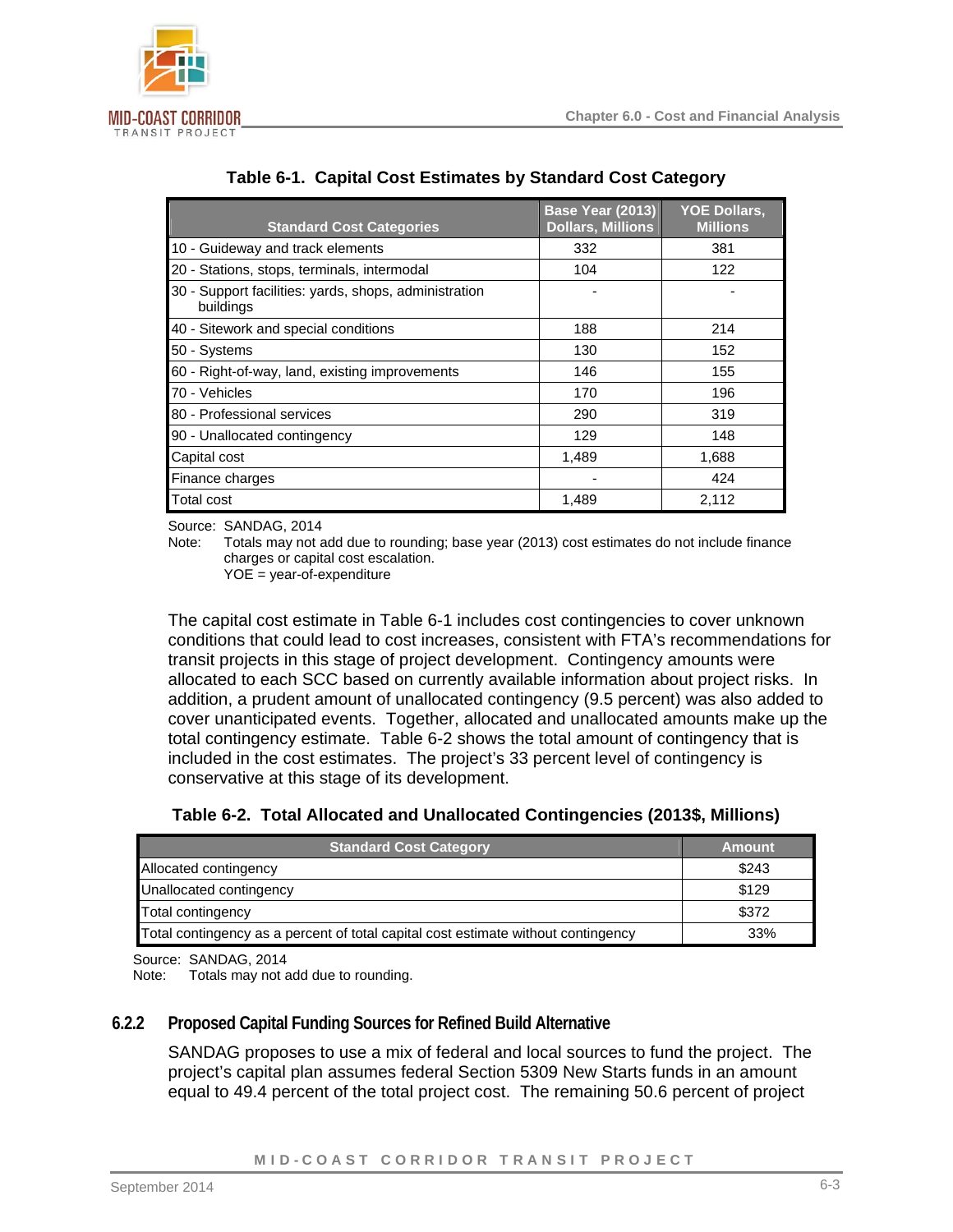cost is assumed to be funded from SANDAG's *TransNet* sales tax program. [Table 6-3](#page-3-0)  summarizes the proposed capital sources of funds for the Refined Build Alternative.

| <b>Funding Source</b>     | <b>Amount</b> |
|---------------------------|---------------|
| FTA New Starts funds      | \$1,043       |
| Federal share (percent)   | 49.4%         |
| TransNet bond proceeds    | \$935         |
| TransNet capital revenues | \$134         |
| Total sources of funds    | \$2.112       |

<span id="page-3-0"></span>**Table 6-3. Proposed Capital Funding Sources (YOE\$, Millions)** 

Source: SANDAG, 2014

Notes: Totals may not add due to rounding. YOE\$ = year-of-expenditure dollars

## **6.2.2.1 Federal Section 5309 New Starts Funds**

Section 5309 New Starts funds are awarded by FTA on a discretionary basis to new fixed-guideway transit projects. To be eligible, projects must meet the New Starts criteria established in law and regulation. When the FTA approved the project into Preliminary Engineering (PE) in 2011, FTA determined that the project met those criteria and was likely to continue to meet the criteria as it was further developed. Subsequently, the Moving Ahead for Progress in the 21st Century Act (MAP-21) altered the New Starts process and criteria, and FTA has issued new rules and guidance on the criteria. FTA will rate the Mid-Coast Corridor Transit Project using the new criteria before approving the project into the next phase, Engineering, and recommending it for funding. The availability of funding for this project will depend upon further authorizing legislation and appropriations by Congress (see Section [6.5.2.1](#page-11-0)).

As shown in [Table 6-3,](#page-3-0) SANDAG intends to request federal funds in an amount equal to 49.4 percent of the total capital cost (including finance charges). This proposed federal share results in a total federal contribution of \$1,043 million, starting in FY 2016. Based on guidance received during FTA's assessment of the project's PE financial plan, the annual amount of New Starts funds is currently assumed to be limited to a maximum of \$100 million. In order to offset the timing gap between the receipt of these funds and the project's cash flow needs during peak construction activities, the capital plan assumes that SANDAG would issue Grant Anticipation Notes (GANs) as a form of debt that would be repaid by New Starts funds as they are received. The remaining amount of annual New Starts funds net of annual GANs principal repayment would then be used toward project capital costs. Additional information on GANs is provided in Section [6.4](#page-7-0).

## **6.2.2.2 Local** *TransNet* **Sales Tax Program**

Revenues collected through SANDAG's *TransNet* sales tax program, approved by San Diego County voters in 1988 and extended by voters in 2004, are expected to provide all non-federal funding for the Mid-Coast Corridor Transit Project. The *TransNet* Extension Ordinance and Expenditure Plan (Ordinance) governs the distribution of the half-percent sales tax revenues beginning in FY 2009. In the Ordinance, the project is identified as 1 of 11 rail and bus rapid transit capital improvements that make up part of SANDAG's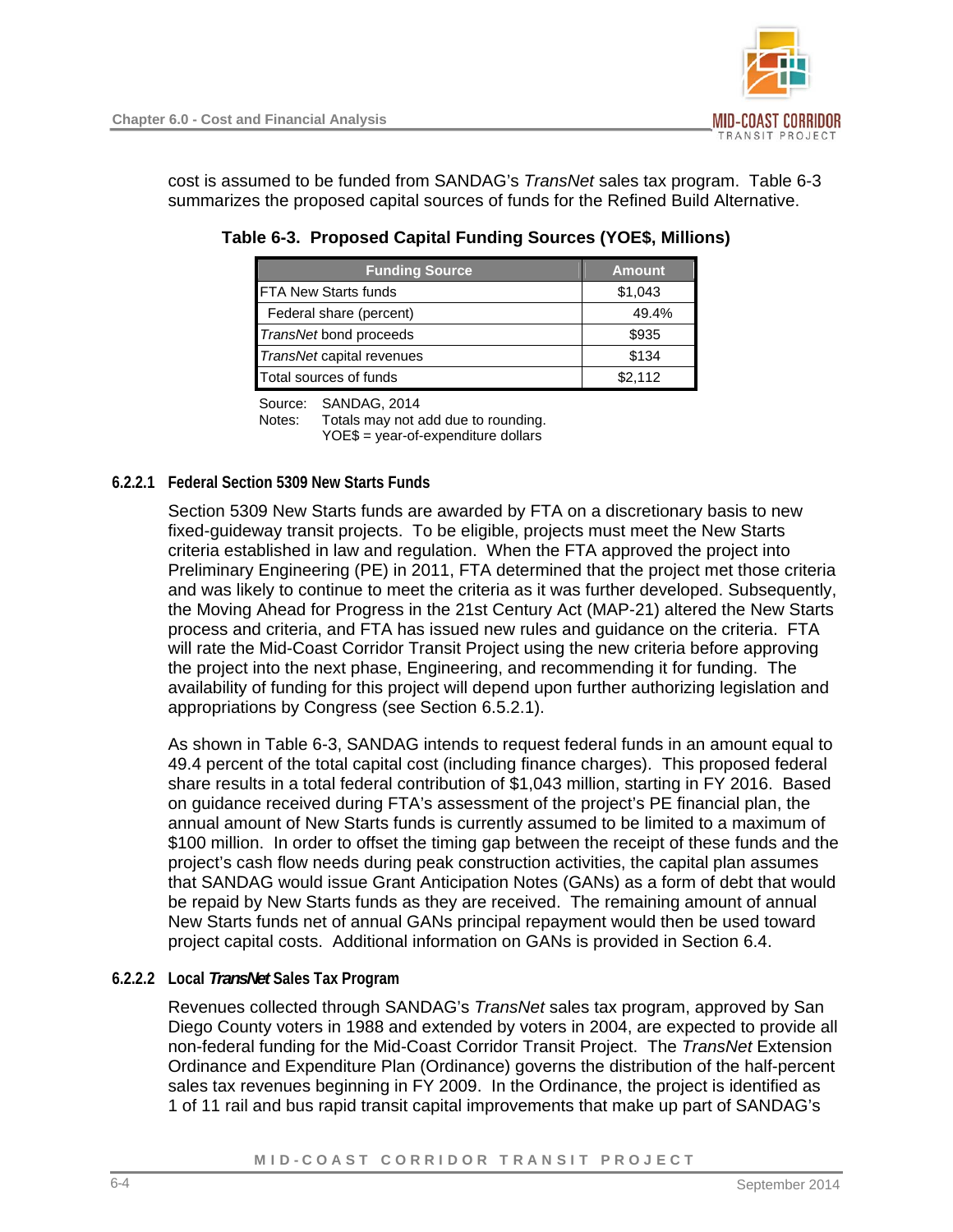

Major Corridor Projects Program, which receive 38 percent of net annual *TransNet* sales tax revenues. The project also can receive funding from the *TransNet* Major Corridor Project Environmental Mitigation Program, which receives 4.4 percent of net annual *TransNet* sales tax revenues. Additionally, the Ordinance gives priority to funding and completing the Mid-Coast Corridor Transit Project along with two highway projects, the first of which already is completed and the other is currently under construction.

The capital plan relies on a combination of pay-as-you-go *TransNet* capital revenues and conventional long-term bonds backed by *TransNet* revenues to provide the proposed 50.6 percent local match. Pay-as-you-go capital revenues are used to pay the local share of the annual project finance charges, which is consistent with SANDAG's practice of using capital revenues to first pay off annual debt service amounts. Bonds backed by *TransNet* revenues are used to bridge the remaining gap in project funding in each year. Additional information on project borrowing and financing costs is presented in Section [6.4.](#page-7-0)

## **6.2.3 Evaluation of Financial Capacity**

*The Mid-Coast Corridor Transit Project Financial Plan* (SANDAG, 2014y) presents the sources and uses of funds for the SANDAG systemwide capital plan, including the Mid-Coast Corridor Transit Project, between FY 2009 and FY 2030. The plan includes capital expenditures and associated funding for the remaining *TransNet* projects, SANDAG non-*TransNet* projects, and MTS capital projects, including bus, paratransit, and light rail transit vehicle replacement and acquisition purchases. The capital plan shows that the ending capital cash balance is expected to remain positive throughout the forecast period, which demonstrates that SANDAG and MTS possess the financial resources to undertake the project and fund the other major capital projects and routine replacements of existing assets, keeping the entire system in a state of good repair through FY 2030. This reserve balance exceeds \$290 million in any given year and averages \$843 million between FY 2009 and FY 2030.

If additional *TransNet* revenues are needed for the Mid-Coast Corridor Transit Project, SANDAG is required to dedicate such revenues to complete construction. As discussed earlier, the project is one of three projects identified in the Ordinance as having first priority for *TransNet* revenues. With one of the other projects already completed and the other expected to be completed by FY 2015, the project will become the only one with first priority for *TransNet* Major Corridor Projects funding.

## **6.3 Operating and Maintenance Plan**

This section presents the annual O&M cost estimates prepared for the No-Build and Refined Build Alternatives, and assesses the region's ability to fund the project's O&M costs and the O&M costs for MTS' regional transit system. Additional information on the operating financial plan can be found in the *Mid-Coast Corridor Transit Project Financial Plan* (SANDAG, 2014y).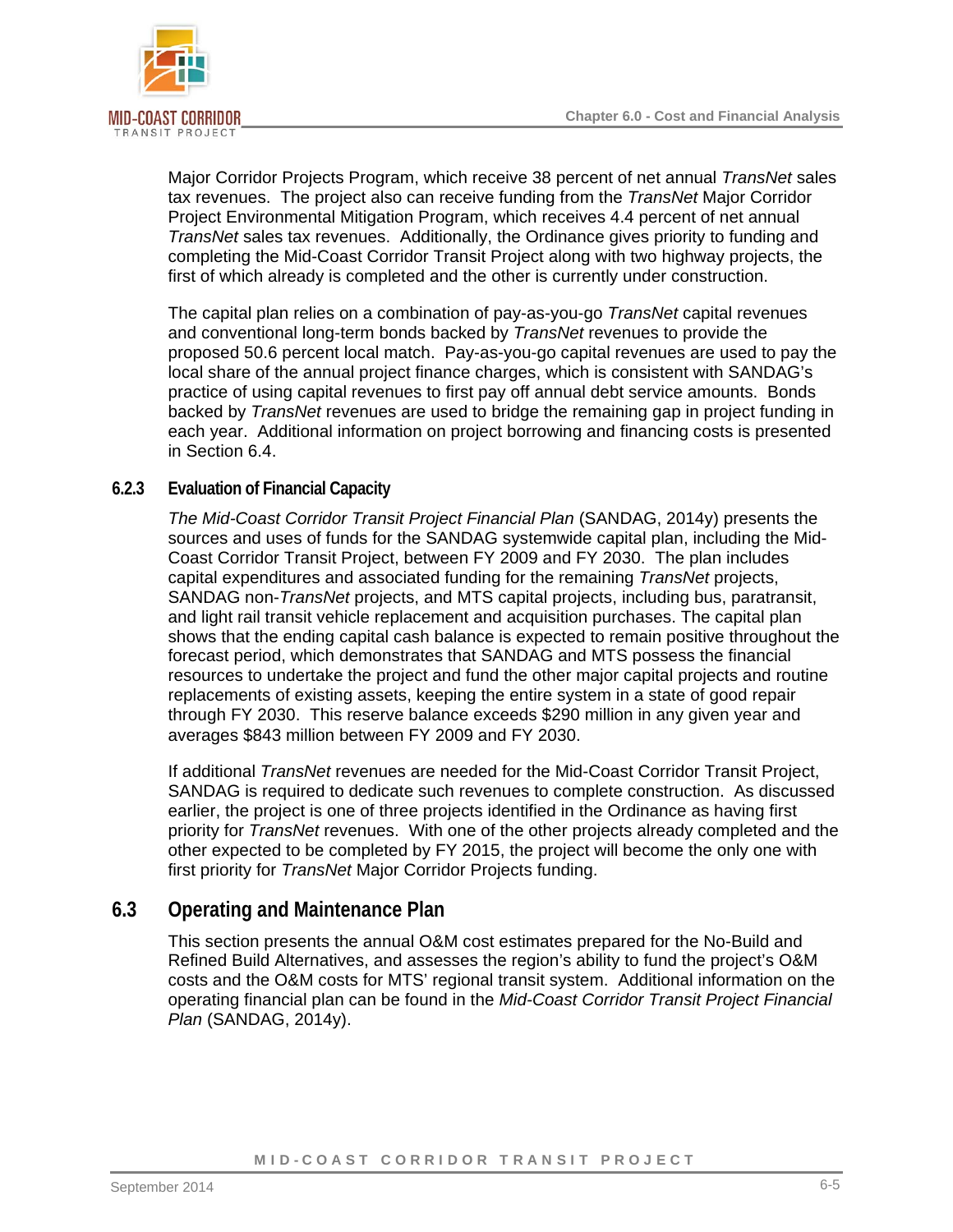## **6.3.1 Operating and Maintenance Costs**

[Table 6-4](#page-5-0) presents the annual costs to operate and maintain the project as well as the planned MTS transit system for FY 2030. The O&M costs include costs associated with light rail transit, bus (both directly operated and purchased services), paratransit, and other miscellaneous expenses. Although Chula Vista Transit is reported as a separate entity in the National Transit Database, it is consolidated under the bus purchased transportation services for reporting purposes. Commuter bus, paratransit, and Chula Vista Transit services are not expected to be affected by implementation of the project, but they are included for completeness of the analysis.

|                                       | <b>No-Build</b><br><b>Alternative</b> | <b>Refined Build</b><br><b>Alternative</b> |
|---------------------------------------|---------------------------------------|--------------------------------------------|
| Light rail transit                    | \$103.06                              | \$135.21                                   |
| Directly operated bus                 | \$179.11                              | \$175.58                                   |
| Purchased transportation bus          | \$133.94                              | \$134.07                                   |
| Purchased transportation commuter bus | \$6.59                                | \$6.59                                     |
| Paratransit and other                 | \$25.72                               | \$25.72                                    |
| Total O&M cost                        | \$448.43                              | \$477.17                                   |
| Project O&M cost (LRT)                |                                       | \$32.15                                    |
| Project share (percent)               |                                       | 6.7%                                       |
| Total net O&M cost                    |                                       | \$28.74                                    |

#### <span id="page-5-0"></span>**Table 6-4. Annual O&M Costs for FY 2030 for No-Build and Refined Build Alternatives (YOE\$ Millions)**

Source: SANDAG, 2014

Notes: Totals may not add due to rounding.

 FY = fiscal year; LRT = light rail transit; O&M = operating and maintenance; YOE\$ = year-of-expenditure dollars

The net difference in annual O&M costs in FY 2030 between the No-Build and Refined Build Alternatives is \$28.74 million. This is mostly due to the addition of the Mid-Coast Corridor Transit Project to MTS' light rail transit (Trolley) system, resulting in an incremental increase of \$32.15 million to the total light rail transit O&M costs for FY 2030.

The increase in light rail O&M costs is offset by a decrease in directly operated bus O&M costs as a result of the project. The costs for the Refined Build Alternative include elimination of MTS Route 150 and minor modifications to other bus routes to improve station access. This reduction in directly operated bus service under the Refined Build Alternative decreases annual O&M costs for directly operated buses by \$3.53 million compared to the No-Build Alternative. This decrease is approximately 2 percent of the No-Build Alternative directly operated bus O&M costs in FY 2030.

## **6.3.2 Operating and Maintenance Funding Sources**

SANDAG and MTS use a combination of local, state, and federal funding sources to operate and maintain the existing transit system. This section describes the primary funding sources for the operation and maintenance of the system.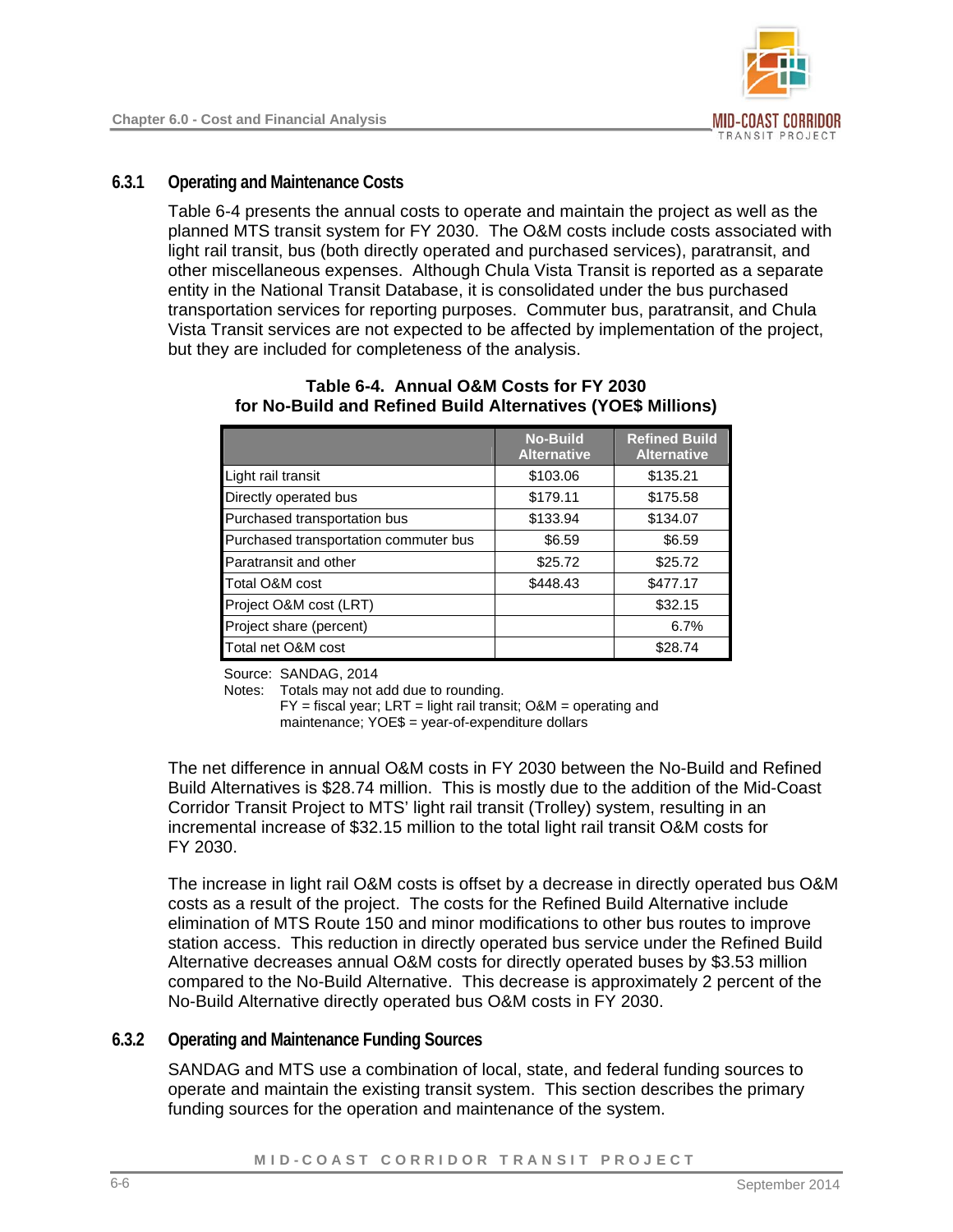

#### **6.3.2.1 Fare Revenues**

MTS currently relies on fare revenues to fund about 41 percent of its O&M costs (FY 2012). The financial plan assumes that, beginning in FY 2016, the average fare for each transit mode will increase every three years to keep pace with general inflation. In addition, for the first full year of project operation in FY 2020, MTS expects that the increased ridership resulting from the new service would also generate additional fare revenues for the light rail system. Fare revenues for the Trolley system in FY 2020 are expected to be \$8 million higher than those in FY 2019 as a result of the additional expected ridership.

#### **6.3.2.2 Federal Funding**

MTS has been using FTA funds for preventive maintenance of its rail operations. Although the FTA program structure was changed by MAP-21, overall funding levels have not changed significantly. The financial plan assumes that federal formula funds (Section 5337 State of Good Repair and Section 5307 Urbanized Area) will be used to help pay for preventive maintenance costs in future years. The plan assumes that implementation of the project will also lead to an increase in the amount of formula funding apportioned to the San Diego metropolitan area. Between FY 2009 and FY 2030, the financial plan assumes that 100 percent of MTS' share of Section 5337 funds and 22 percent of MTS' share of Section 5307 funds would be used for transit operations.

## **6.3.2.3 State Funding**

The State Transit Assistance (STA) fund constitutes the main state funding assistance for MTS transit operations. The forecasts used in the financial plan are consistent with projections in the SANDAG *2050 Regional Growth Forecast Process and Model Documentation* (SANDAG, 2010a). MTS allocates STA funds between the operating and capital budgets at the direction of its Board of Directors. The financial plan assumes that only 28 percent of total STA projected revenues would be used for MTS transit operations between FY 2009 and FY 2030.

#### **6.3.2.4 Local Funding**

Transportation Development Act (TDA) funding is the main local O&M revenue source, providing approximately 65 percent of the total local operating assistance. The forecast used in the financial plan assumes a 5.1 percent compounded annual growth rate between FY 2013 and FY 2030, consistent with projections in the SANDAG *2050 Regional Growth Forecast Process and Model Documentation* (SANDAG, 2010a). MTS policy is to use TDA funds for operations first; only if there is an operating surplus in a given year are these funds used for capital projects.

The *TransNet* program covers the remaining 35 percent share of local operating assistance. The program includes two sub-programs for funding transit operations: a subsidy for current transit services and an operating fund dedicated to new services. *TransNet* dedicates 16.5 percent of annual sales tax revenues to help fund existing transit operations. The new services operating fund also was established to subsidize the incremental cost of transit projects built under the *TransNet* program. As such, this funding source, which amounts to 8.1 percent of *TransNet* revenues, will provide an

#### MID-COAST CORRIDOR TRANSIT PROJECT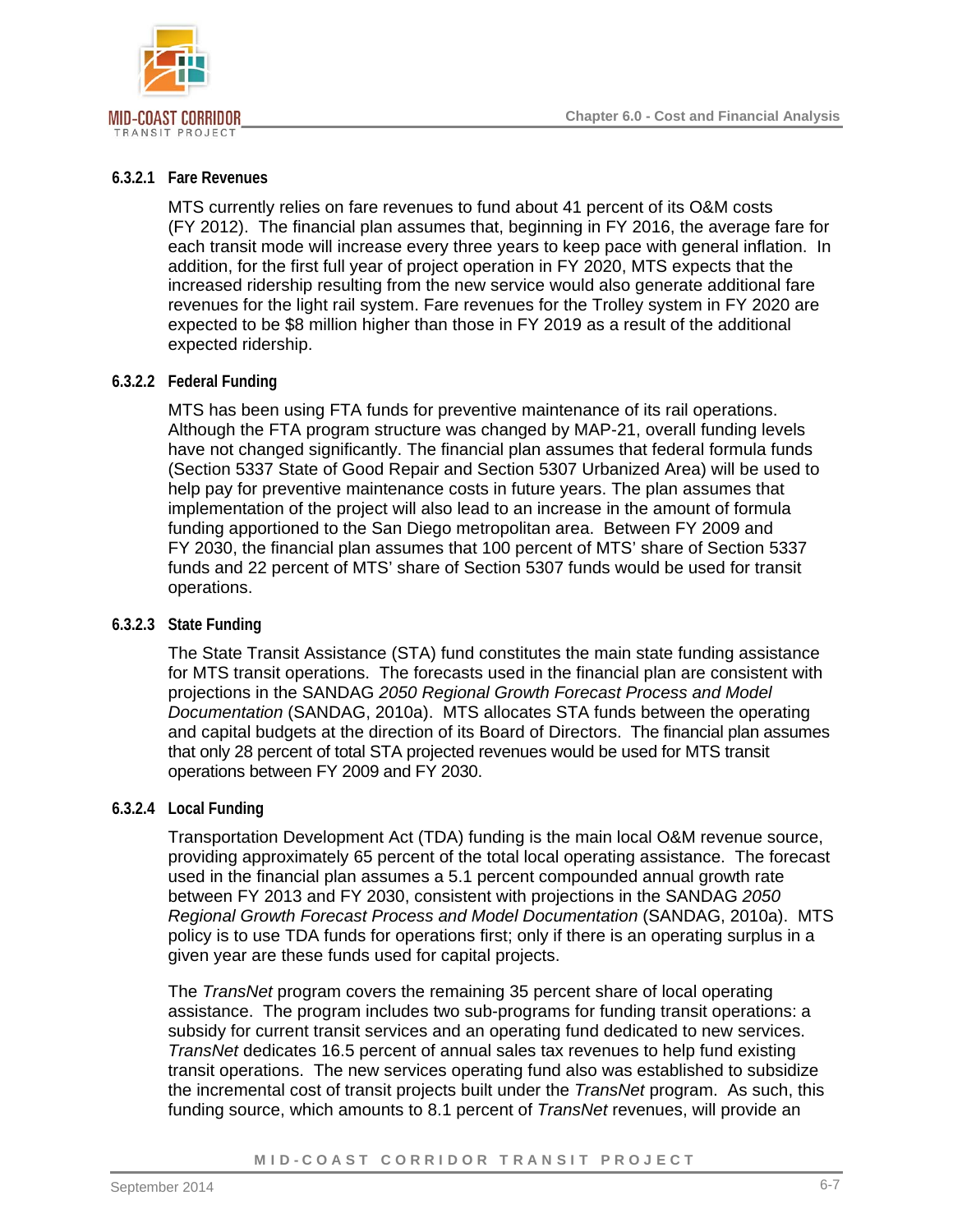

additional subsidy to MTS for the operation and maintenance of those projects within MTS' service area.

#### **6.3.2.5 Summary of O&M Sources and Uses**

*The Mid-Coast Corridor Transit Project Financial Plan* (SANDAG, 2014y) presents the O&M sources and uses of funds for the entire MTS system, including the Mid-Coast Corridor Transit Project, between FY 2009 and FY 2030. The operating plan shows an operating surplus in almost every year that allows MTS to build an operating reserve and transfer some TDA funds to be used for ongoing capital needs. This demonstrates that SANDAG and MTS have sufficient financial capacity to operate and maintain the project while operating and maintaining the existing and planned transit system.

## **6.4 Cash Flow Analysis**

<span id="page-7-0"></span>This section compares the project's annual and total proposed capital funding to its capital costs. To make the financial plan work on a cash flow basis, SANDAG will use debt financing and incur finance charges.

#### **6.4.1 Project Financing Assumptions**

Total finance charges for the project equal \$424 million ([Table 6-5](#page-8-0)). These charges represent interest and upfront financing costs associated with two types of debt instruments: short-term GANs that will be repaid with FTA New Starts funds and longterm bond issuances that will be repaid with *TransNet* capital revenues.

The plan assumes an annual limit of \$100 million on FTA New Starts funds. To address project cash flow needs, SANDAG plans to issue GANs as a form of short-term debt that would be repaid by New Starts funds. The capital plan assumes that these GANs would be issued in FY 2016, at the start of peak construction activities, at a 4 percent interest rate and with a 7-year maturity. The total amount of GANs issued for the project is currently estimated to be \$550 million.

SANDAG also plans to use *TransNet* bond proceeds to bridge the project's funding gap in each year. SANDAG's Plan of Finance includes planned bond issuances every other year between FY 2015 and FY 2029 to provide funding for the entire *TransNet* program. The financial plan assumes that some proceeds from the following three planned debt issuances will be used for project funding:

- FY 2015 debt issuance: total of \$354.4 million; 4 percent interest rate; 30-year maturity; 64 percent (\$228.0 million) used for project funding
- FY 2017 debt issuance: total of \$588.1 million; 4 percent interest rate; 30-year maturity; 89 percent (\$523.2 million) used for project funding
- FY 2019 debt issuance: total of \$311.1 million; 4 percent interest rate; 29-year maturity; 59 percent (\$183.8 million) used for project funding

[Table 6-5](#page-8-0) summarizes the finance charges attributed to the project for each bond issue.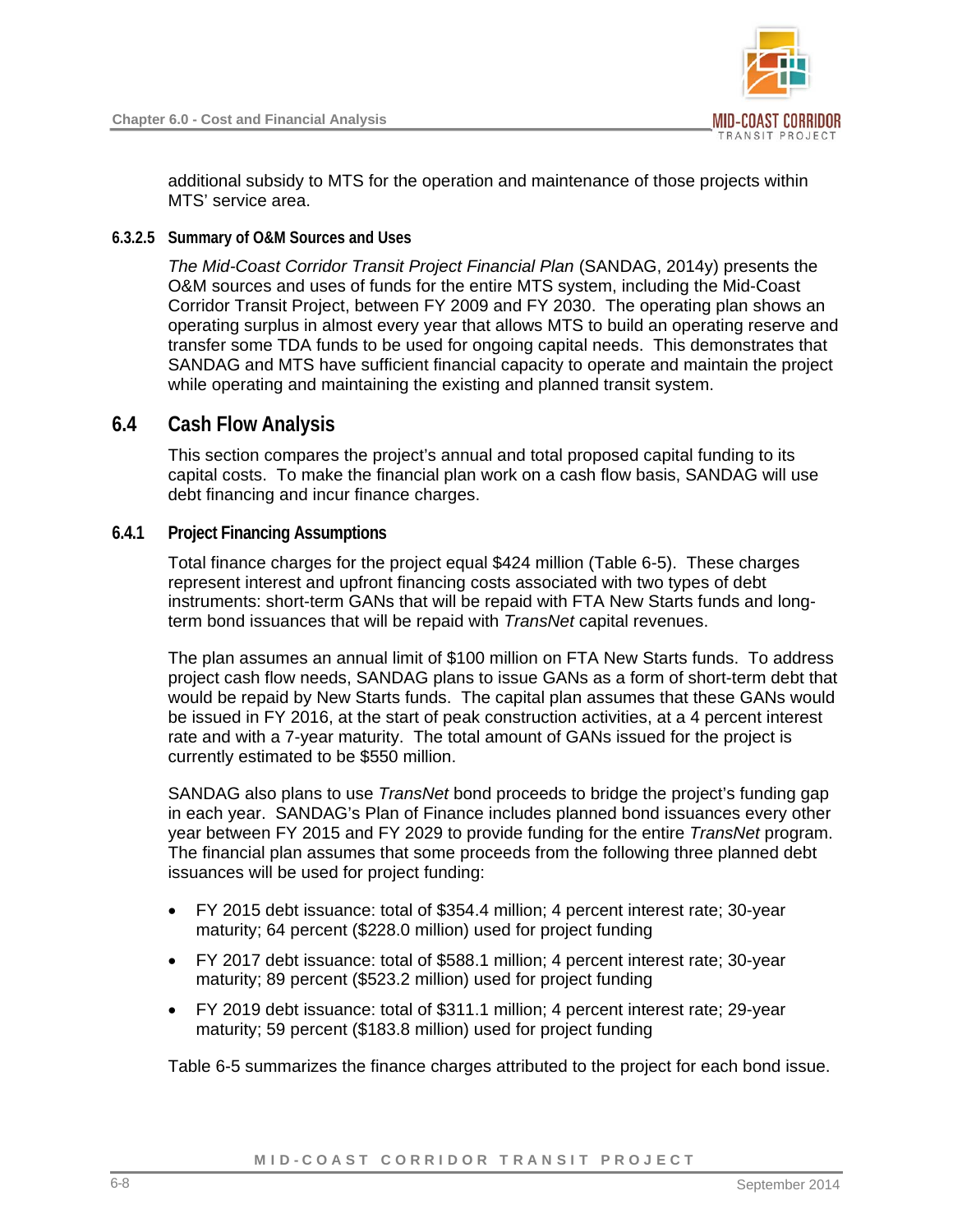

<span id="page-8-0"></span>

| Table 6-5. Mid-Coast Corridor Transit Project Financing Costs |  |
|---------------------------------------------------------------|--|
| (YOE\$ Millions)                                              |  |

| <b>Debt Instrument</b>          | <b>Finance Charges</b> |
|---------------------------------|------------------------|
| <b>FTA-backed Bond Proceeds</b> |                        |
| <b>FY 2016 GANs</b>             | \$99                   |
| <b>TransNet Bond Proceeds</b>   |                        |
| FY 2015 debt issue              | \$93                   |
| FY 2017 debt Issue              | \$181                  |
| FY 2019 debt Issue              | \$51                   |
| <b>Total Finance Charges</b>    | \$424                  |

Source: SANDAG, 2014

Note: Totals may not add due to rounding. FTA = Federal Transit Administration; FY = fiscal year; GANs = Grant Anticipation Notes; YOE\$ = year-of-expenditure dollars

#### **6.4.2 Project Cash Flow**

[Table 6-6](#page-9-0) summarizes the proposed sources and uses of capital funds for the project. The table demonstrates that the project would be fully funded assuming receipt of 49.4 percent of total project cost from the federal New Starts program. All of the non-Section 5309 New Starts funds are committed for the project from *TransNet* revenues.

## **6.5 Risks and Uncertainties**

This section describes the risks and uncertainties associated with the project's capital costs, operating costs, and funding. It also presents several mitigation strategies that SANDAG could implement in the event that any of these risks materialize.

## **6.5.1 Project Cost Uncertainties**

Typical areas of capital cost risk for projects in this stage of project development include the potential for scope and schedule changes that can increase a project's capital cost and higher-than-expected inflation that can increase YOE costs. Project O&M costs also are subject to their own risk factors, which include changes to O&M unit costs, inflation, and unanticipated service changes.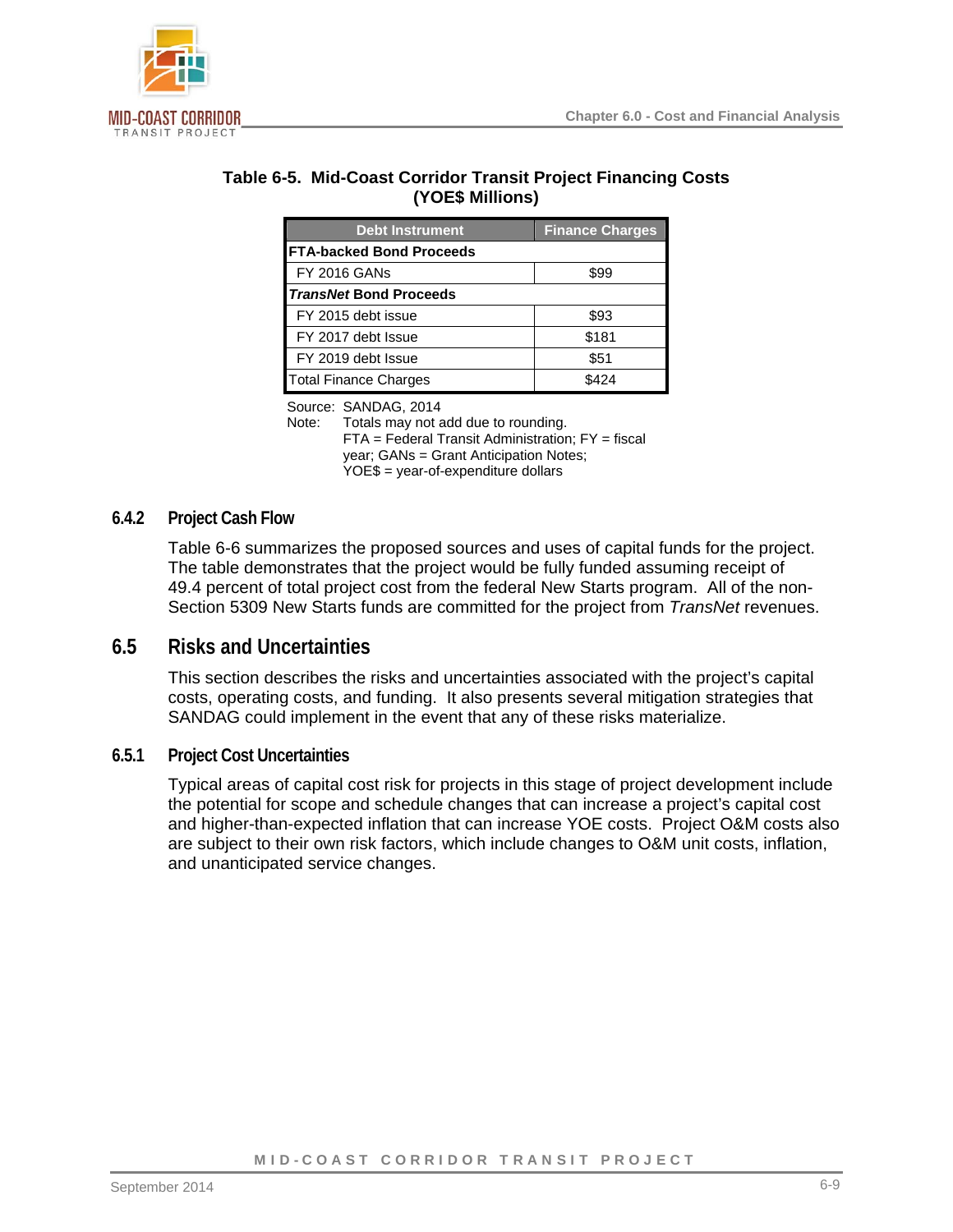

## <span id="page-9-0"></span>**Table 6-6. Mid-Coast Corridor Transit Project Sources and Uses of Funds (YOE\$ Millions)**

|                                                     | <b>FY</b><br>2011 | FY<br>2012 | FY<br>2013 | <b>FY</b><br>2014 | <b>FY</b><br>2015 | <b>FY</b><br>2016 | <b>FY</b><br>2017 | <b>FY</b><br>2018 | <b>FY</b><br>2019 | <b>FY</b><br>2020 | <b>FY</b><br>2021 | <b>FY</b><br>2022 | <b>FY</b><br>2023          | <b>FY</b><br>2024 | <b>FY</b><br>2025 | <b>FY</b><br>2026 | <b>Total</b> |
|-----------------------------------------------------|-------------------|------------|------------|-------------------|-------------------|-------------------|-------------------|-------------------|-------------------|-------------------|-------------------|-------------------|----------------------------|-------------------|-------------------|-------------------|--------------|
| <b>Uses of Funds</b>                                |                   |            |            |                   |                   |                   |                   |                   |                   |                   |                   |                   |                            |                   |                   |                   |              |
| Mid-Coast Corridor Transit Project Cost             |                   |            |            |                   |                   |                   |                   |                   |                   |                   |                   |                   |                            |                   |                   |                   |              |
| SCC 10 to 90                                        | \$20.0            | \$13.1     | \$18.5     | \$43.5            | \$166.0           | \$335.5           | \$426.1           | \$480.1           | \$182.0           | \$2.8             |                   |                   |                            |                   |                   |                   | \$1,687.7    |
| SCC 100 -<br><b>Finance Charges</b>                 |                   |            |            |                   | \$3.2             | \$16.8            | \$38.3            | \$48.9            | \$48.1            | \$49.3            | \$45.4            | \$41.4            | \$37.2                     | \$32.8            | \$32.0            | \$31.1            | \$424.4      |
| <b>Total Uses of Funds</b>                          | \$20.0            | \$13.1     | \$18.5     | \$43.5            | \$169.2           | \$352.3           | \$464.4           | \$529.1           | \$230.0           | \$52.0            | \$45.4            | \$41.4            | \$37.2                     | \$32.8            | \$32.0            | \$31.1            | \$2,112.1    |
| <b>Sources of Funds</b>                             |                   |            |            |                   |                   |                   |                   |                   |                   |                   |                   |                   |                            |                   |                   |                   |              |
| FTA Sec. 5309<br><b>New Starts</b>                  |                   |            |            |                   |                   | \$100.0           | \$100.0           | \$100.0           |                   | $$100.0$ $$100.0$ |                   |                   | $$100.0$ $$100.0$ $$100.0$ | \$100.0           | \$100.0           | \$43.4            | \$1,043.4    |
| FTA Sec. 5309<br><b>GANs Proceeds</b><br>Drawdown   |                   |            |            |                   |                   | \$181.8           | \$341.1           | \$27.0            |                   |                   |                   |                   |                            |                   |                   |                   | \$550.0      |
| FTA Sec. 5309<br><b>GANs Principal</b><br>Repayment |                   |            |            |                   |                   |                   | $-$ \$69.6        | $-$72.4$          | $-$75.3$          | $-$78.3$          | $-$ \$81.5        | $-$84.7$          | $-$ \$88.1                 |                   |                   |                   | $-$ \$550.0  |
| TransNet Bond<br>Proceeds<br>Drawdown               |                   |            |            |                   | \$166.0           | \$62.0            | \$73.5            | \$449.7           | \$181.0           | \$2.8             |                   |                   |                            |                   |                   |                   | \$935.0      |
| TransNet Capital<br>Revenues                        | \$20.0            | \$13.1     | \$18.5     | \$43.5            | \$3.2             | \$8.5             | \$19.4            | \$24.8            | \$24.3            | \$27.6            | \$26.9            | \$26.1            | \$25.3                     | $-$67.2$          | $-$ \$68.0        | $-$12.3$          | \$133.7      |
| <b>Total Sources of</b><br>Funds                    | \$20.0            | \$13.1     | \$18.5     | \$43.5            | \$169.2           | \$352.3           | \$464.4           | \$529.1           | \$230.0           | \$52.0            | \$45.4            | \$41.4            | \$37.2                     | \$32.8            | \$32.0            | \$31.1            | \$2,112.1    |

Source: SANDAG, 2014

Note: Totals may not add due to rounding.

FTA = Federal Transit Administration; FY = fiscal year; GANs = Grant Anticipation Notes; SCC = Standard Cost Category; YOE\$ = year-of-expenditure dollars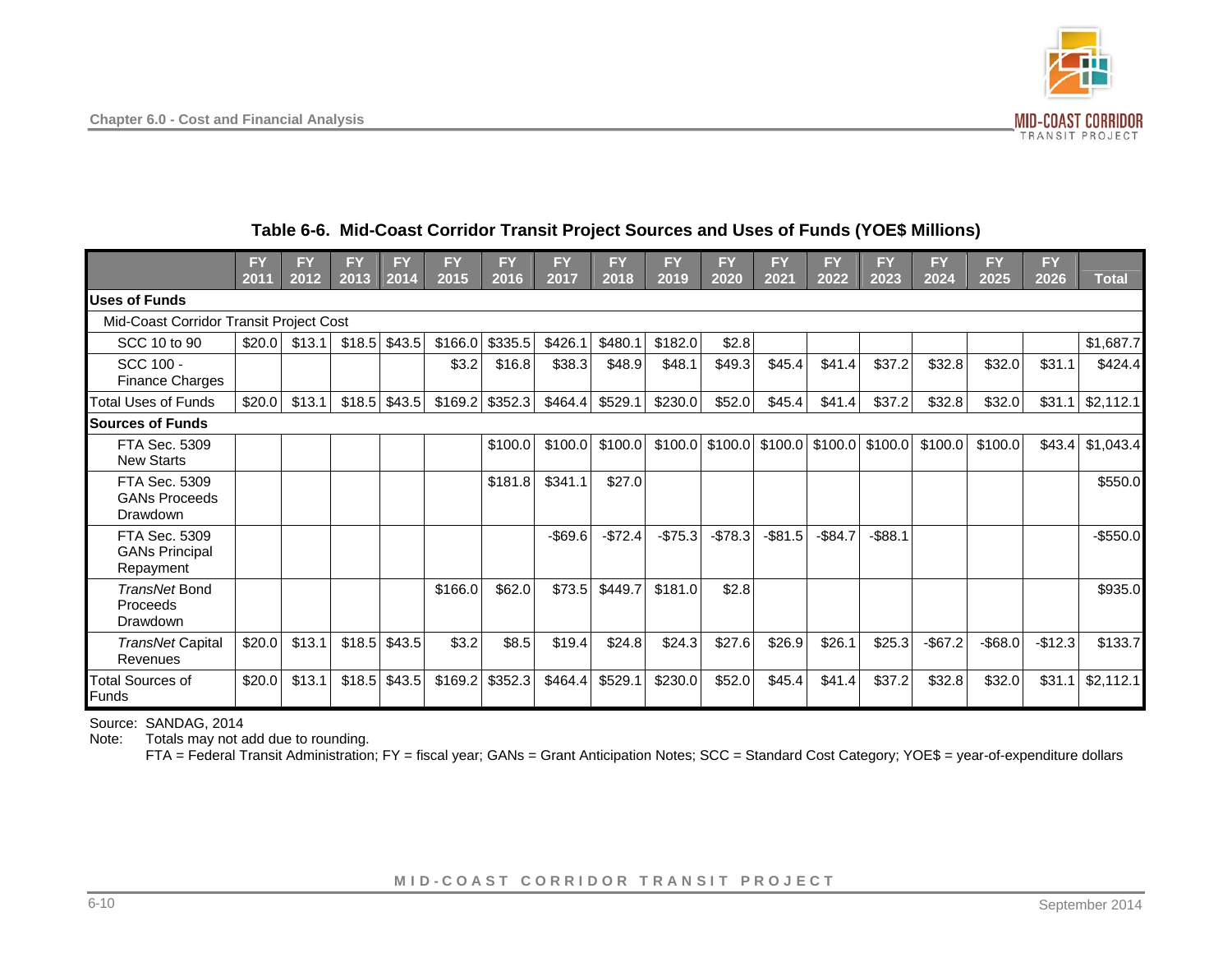

#### **6.5.1.1 Scope and Schedule Risks**

The capital cost estimates presented in this chapter are based on the Final SEIS/SEIR Plan Set (Volume 2 of this Final SEIS/SEIR) at a level of design completion needed for this stage of project development. While the contingencies included in the estimates are considered to be sufficient to cover unknown factors at this stage of project development, cost increases could occur as a result of unexpected scope changes. Cost increases also could occur as a result of schedule delays. These delays could be related to unforeseen construction challenges, local decision-making processes, equipment malfunctions, or general construction delays.

Prior to FTA's approval of the project into PE, SANDAG, FTA, and FTA's Project Management Oversight Contractor assessed potential scope and schedule risks to the project and evaluated the level of contingency included in the project's budget. As the project advances through the project development stage into Engineering, SANDAG and the FTA will continue to collaborate to refine the cost estimate.

#### **6.5.1.2 Cost Escalation Risk**

The cost escalation rates used to convert the cost estimates from constant 2013 dollars to YOE dollars were developed specifically for the project using a comprehensive analysis of inflation forecasts, supplemented by interviews with industry suppliers and manufacturers. These rates are affected by regional economic conditions, commodity prices, real estate values, and labor availability. Changes in cost escalation rates could lead to cost increases in nominal terms, which would require additional capital funding.

#### **6.5.1.3 Interest Rates and Municipal Market Risks**

As with any capital project requiring this issuance of debt, the project is subject to uncertainty associated with fluctuations in interest rates. Variations in interest rates could affect the interest earned on cash balances and the interest paid on any outstanding debt, as well as the size of the debt requirements to finance the project. Fluctuations in interest rates are influenced by a number of factors, including the credit rating of the bond issuer (SANDAG) and other external factors that are not directly under the control of SANDAG, such as market risks.

#### **6.5.1.4 Operating and Maintenance Cost Risks**

The O&M unit costs (in constant 2013 dollars) that were developed to build the O&M cost model are based on recent MTS operating statistics. As a result, productivity factors, such as the number of gallons of fuel used per mile or work hours per revenue hour of service, are fairly well established and subject to limited uncertainty. Resource unit costs, such as dollar per gallon of fuel or hourly wages, on the other hand, are subject to inflationary pressures from national and regional factors.

Moreover, the project's O&M cost is based on an operating plan that makes assumptions about future systemwide levels of service. There is some risk that the systemwide levels of service might change, which could affect the overall O&M costs for the project and MTS.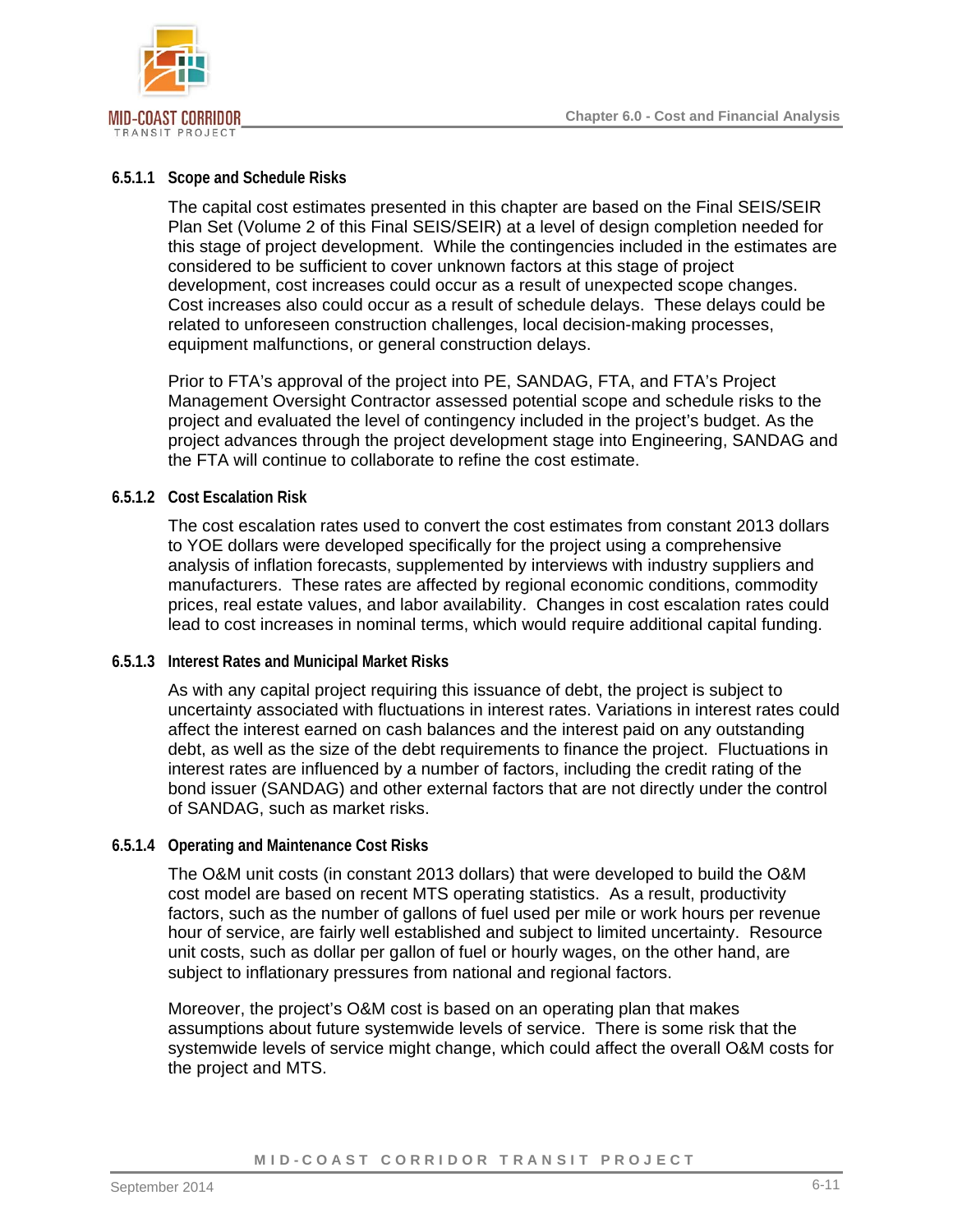

## **6.5.2 Project Funding Uncertainties**

The financial plan assumes certain levels of New Starts and other federal funds and *TransNet* revenues. There are potential risks associated with securing federal grants and/or securing them in the timeframes required to maintain the project schedule and avoid inflationary risk. Potential risks are also associated with *TransNet* revenue collections being below forecast levels.

## **6.5.2.1 FTA New Starts Funding**

<span id="page-11-0"></span>New Starts funding is subject to legislative uncertainties. MAP-21, the current federal legislation that authorizes the New Starts program, expires September 30, 2014. Considerable uncertainty exists regarding when Congress will reauthorize the surface transportation program, the amount of funding that will be provided for New Starts projects, and the potential changes to program eligibility and other requirements.

SANDAG is requesting federal New Starts funding in an amount that represents 49.4 percent of total project cost. The terms of this funding will be negotiated and described in a Full Funding Grant Agreement (FFGA) between SANDAG and the FTA, which would occur following completion of the National Environmental Policy Act/ California Environmental Quality Act processes and following the project's rating and approval into Engineering by FTA. Several projects around the country are competing for a limited supply of New Starts funds, and the amount of uncommitted funding available for new projects may become increasingly limited in the coming years. Any delay in the FFGA or reduction in the annual New Starts funding amount below the assumed \$100 million could affect the construction schedule and increase project costs.

Even if an FFGA is negotiated and signed according to the schedule, there is risk associated with the timing of annual funding appropriations for the project. Although history has shown that Congress ultimately honors and appropriates the full amount spelled out in an FFGA, Congress could delay funding for the project by reducing or stretching out the annual appropriations. Any delay might necessitate additional borrowing, schedule delays, and cost increases.

## **6.5.2.2** *TransNet* **Funding**

The only source of non-federal funds for the project is being generated by *TransNet* revenues, which are based on sales taxes. Sales tax revenues tend to move in tandem with the overall economy. As such, *TransNet* revenues will be affected by the ebbs and flows of the local economy. This could lead to future *TransNet* shortfalls during times of economic recession. Any reduction in *TransNet* revenues could affect the ability of SANDAG to complete other projects in its capital program.

Moreover, the project's capital plan includes proceeds from several planned *TransNet* bond issuances between FY 2015 and FY 2019. If these bond issuances are not approved by the SANDAG Board of Directors, there is a risk that the agency may need to modify the project's schedule or scope.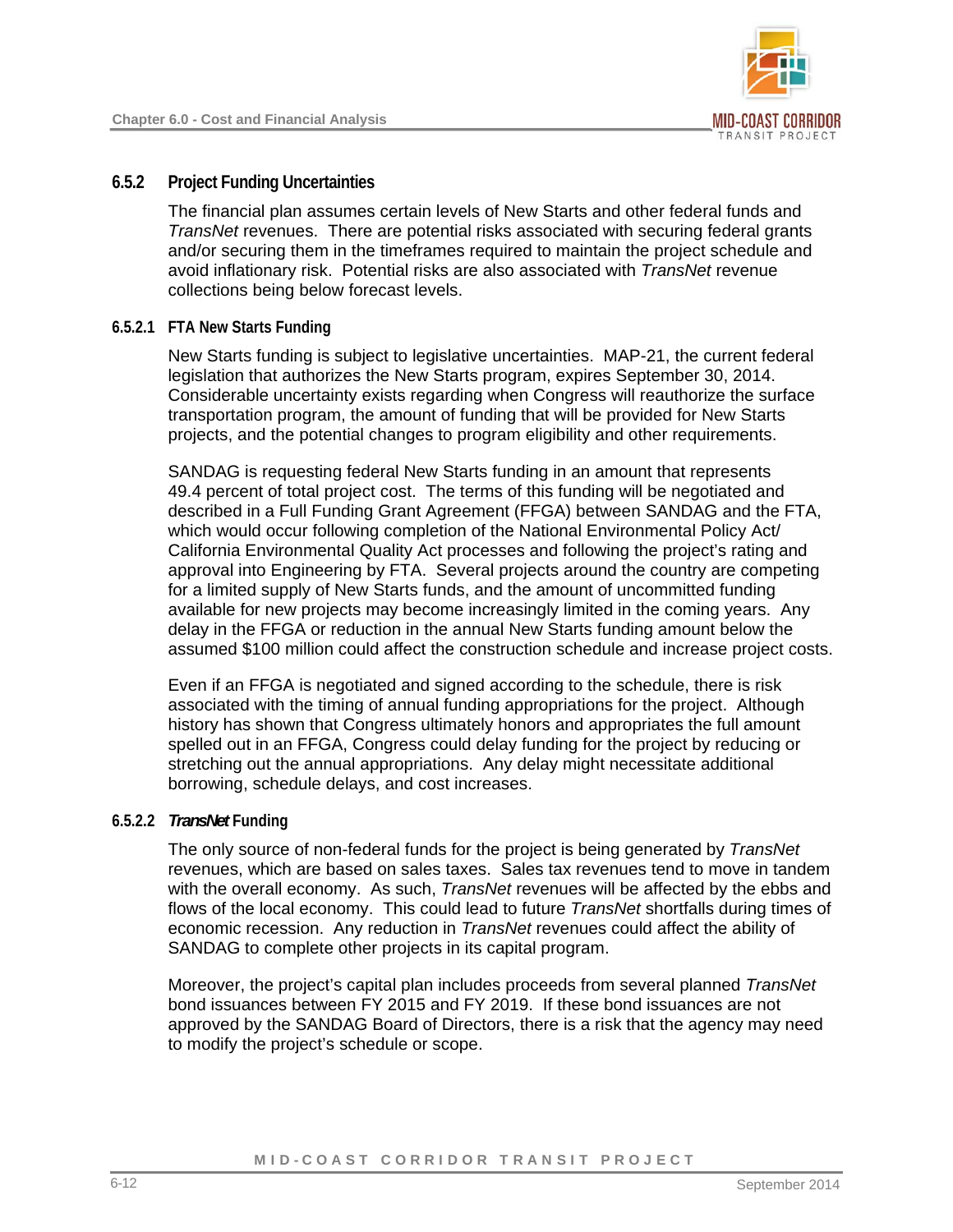

## **6.5.3 Mitigation Strategies**

In the event that any of these cost or funding risks materialize, SANDAG has several mitigation strategies that it can implement to absorb potential cost increases or revenue shortfalls.

#### **6.5.3.1 Increase in Project Capital Cost**

The project is one of three projects identified in the Ordinance as having first priority for *TransNet* revenues. The other two projects include an extension of State Route (SR) 52 from SR 125 to Highway 67, which opened to travelers in FY 2011, and improvements to SR 76, which will be completed by FY 2015. Once the work on SR 76 is complete, the Mid-Coast Corridor Transit Project will receive first priority for *TransNet* Major Corridor Projects funding. In the event of a cost increase, SANDAG is required to dedicate additional *TransNet* revenues to complete the project.

#### **6.5.3.2 Delay in Federal New Starts Funding/Decrease in** *TransNet* **Revenue Collections**

In the event that federal funding for the project is delayed, SANDAG has the ability to issue additional *TransNet* bonds to complete the project. Revenues generated by *TransNet* until FY 2048 would provide more than adequate debt capacity for the project.

SANDAG has forecasted that sales tax revenues will increase at a compounded annual growth rate of 4.9 percent between FY 2013 and FY 2030. If *TransNet* revenues increase at a lower rate than forecasted, SANDAG still is required to complete the project and would need to strategize its capital program capacity, including issuing more debt. SANDAG also can seek additional state and federal funding to help make up any shortfall in *TransNet* revenues. SANDAG will frequently review *TransNet* receipts as compared to forecasts and update forecasted amounts if needed.

#### **6.5.3.3 Increase in Operating and Maintenance Cost**

MTS has demonstrated its ability to control O&M cost increases through periods of economic change and price volatility. In the event that O&M costs increase at a greater rate than forecasted in the project's financial plan, the project will still be able to use the 8.1 percent *TransNet* operating fund that is dedicated to new services. If additional revenues are needed, MTS may use additional federal formula funding apportioned to the region to fund ongoing preventative maintenance activities required for the project.